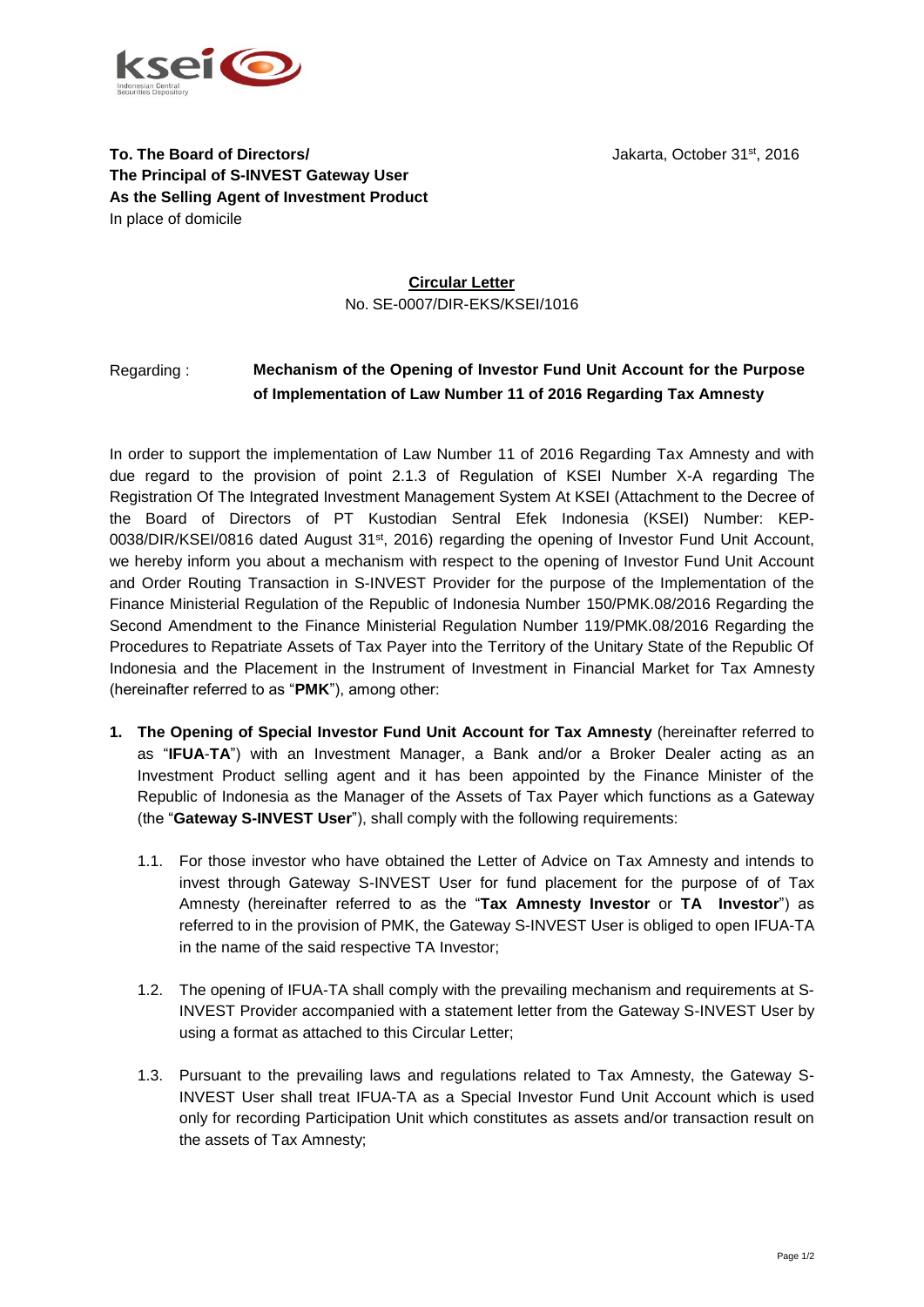

1.4. In the opening of IFUA-TA, the Gateway S-INVEST User shall ensure that the TA Investor has given authorities to the Gateway S-INVEST User for enabling it to provide the TA Investor information including about the ownership and/or the transfer of Participation Unit listed in IFUA-TA owned by the said TA Investor to KSEI, to the extent that it is in line with its duty and function under the prevailing laws and regulations.

#### **2. This Circular Letter will be effective starting as of its date of issuance.**

Thus we convey the above, thank you for your attention.

Sincerely yours,

| Friderica Widyasari Dewi  | <b>Syafruddin</b> | <b>Supranoto Prajogo</b> |
|---------------------------|-------------------|--------------------------|
| <b>President Director</b> | Director          | Director                 |

Copy to:

- 1. The Chief Executive of the Capital Market Supervisory of Financial Services Authority (OJK);
- 2. The Deputy Commissioner of the Capital Market Supervisory II of OJK;
- 3. The Head of Department of the Capital Market Supervisory IIA of OJK;
- 4. The Director of Securities Institution Supervisory of OJK;
- 5. The Director of Capital Market Regulatory of OJK;
- 6. The Director of Securities Transactions Supervisory of OJK;
- 7. The Director of Investment Management of OJK;
- 8. The Board of Directors of PT. Bursa Efek Indonesia;
- 9. The Board of Directors of PT Kliring Penjaminan Efek Indonesia;
- 10. The Association of Indonesia Securities Companies (APEI);
- 11. The Association of Indonesia Investment Manager (AMII);
- 12. The Association of Indonesia Mutual Fund Management (APRDI);
- 13. The Association of Bank of Indonesia Mutual Fund Securities Selling Agent (ABAPERDI);
- 14. The Client Fund Account Administrator Bank; and
- 15. The Board of Commissioners of KSEI.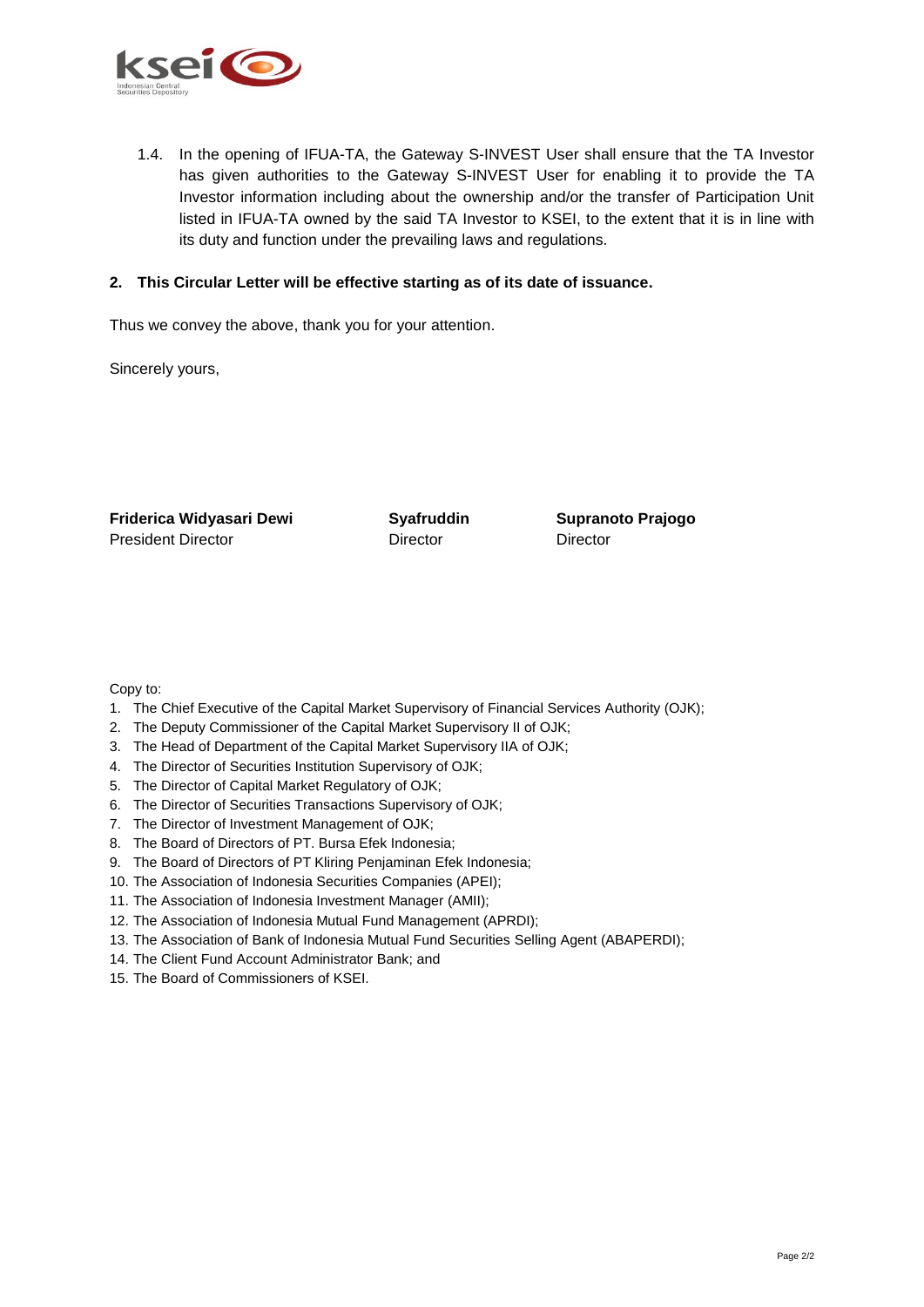### COMPANY'S LETTER HEAD

Number : Xxxxxxxx : The state of the Salar Mumber : 2016

**To. The Head of Investment Infrastructure Services Division PT Kustodian Sentral Efek Indonesia (KSEI)** Indonesia Stock Exchange Building, Tower I 5th Floor, Jl. Jend. Sudirman Kav. 52-53 The South Jakarta 12190

# **Regarding : Statement on the Opening of Special Investment Fund Unit Account for Tax Amnesty (IFUA-TA)**

Dear Sir/Madam,

With respect to IFUA-TA opening in the name of our investor, we hereby inform you the following as attached (if the investor more than 1 (one)):

We hereby declare and shall be responsible for the following things:

- 1. Whereas the investor as mentioned above is the TA investor who/which has obtained tax amnesty as referred to in Law Number 11 of 2016 Regarding Tax Amnesty.
- 2. Whereas the said Investor Fund Unit Account is a special Investor Fund Unit Account in the name of the said TA investor used only for recording a Participation Unit which constitute as assets related to the Tax Amnesty and/or transaction result from the Tax Amnesty fund pursuant to the prevailing laws and regulations, including Regulation of KSEI. Accordingly, the said Investor Fund Unit Account is a Tax Amnesty Investor Fund Unit Account (the "IFUA-TA") and we shall be responsible to report all book-entries to the Parties according to the prevailing regulations.
- 3. Whereas the recording of the Participation Unit in the name of the TA investor of the IFUA-TA as mentioned above is only made for any interest which does not violate the prevailing laws and regulations related to the Tax Amnesty.

l <sup>1</sup> Letter of Advice on Tax Amnesty pursuant to Law Number 11 of 2016 regarding Tax Amnesty